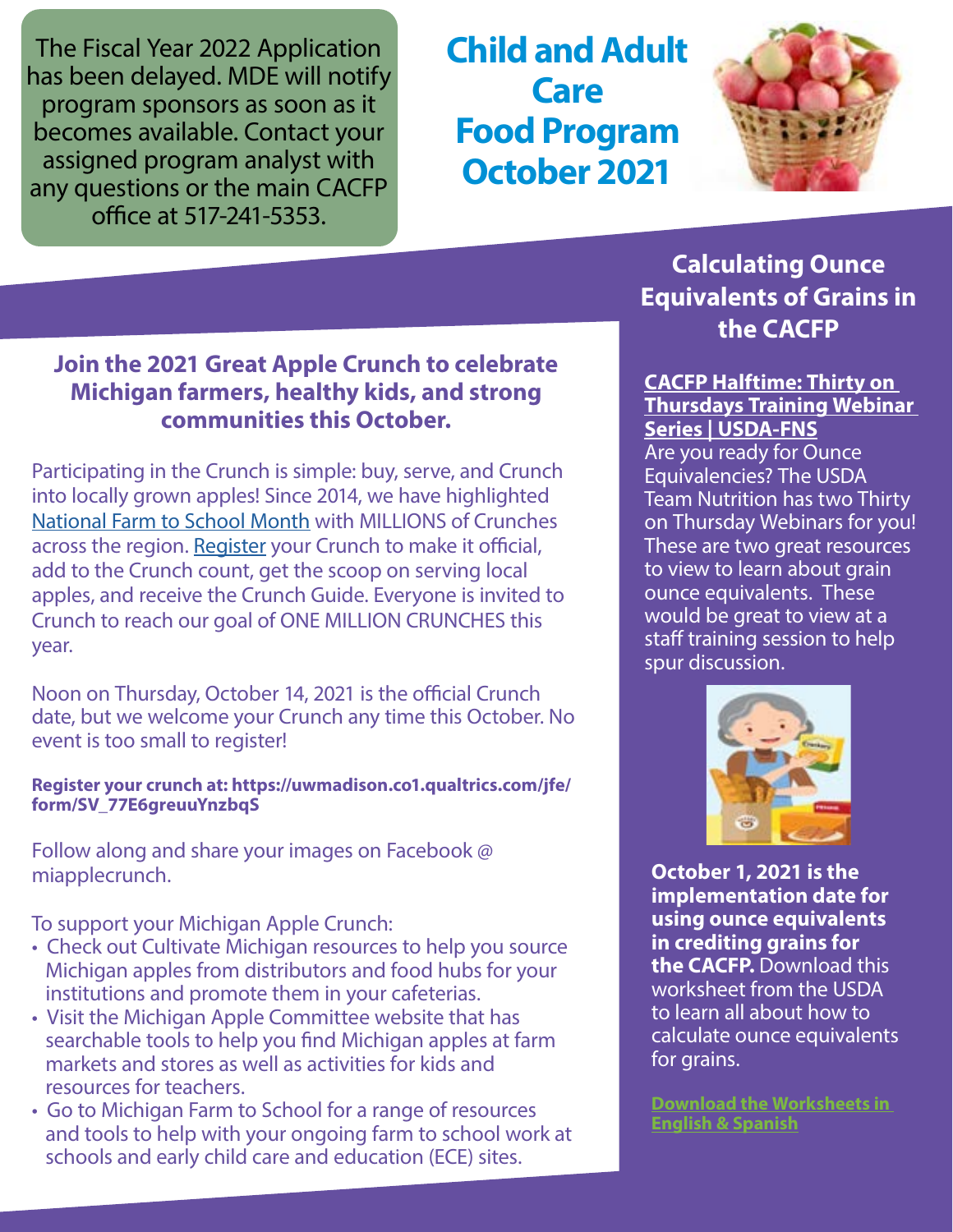## **Institute of Child Nutrition**

#### **[Back-to-School](https://gcc02.safelinks.protection.outlook.com/?url=https%3A%2F%2Fnokidhungry.us13.list-manage.com%2Ftrack%2Fclick%3Fu%3D283504c3b3add96827a4ae4b9%26id%3D4ce5bccb0d%26e%3Df7c84d0da7&data=04%7C01%7CGalbaviT%40michigan.gov%7Cecbfbb8b5fa34815ea7808d972c7afae%7Cd5fb7087377742ad966a892ef47225d1%7C0%7C0%7C637667027064078172%7CUnknown%7CTWFpbGZsb3d8eyJWIjoiMC4wLjAwMDAiLCJQIjoiV2luMzIiLCJBTiI6Ik1haWwiLCJXVCI6Mn0%3D%7C1000&sdata=jvnIYGfgAiXIwinvwQgDPcE5JjF7txtiy57K74dNZrc%3D&reserved=0)**

**[Toolbox](https://gcc02.safelinks.protection.outlook.com/?url=https%3A%2F%2Fnokidhungry.us13.list-manage.com%2Ftrack%2Fclick%3Fu%3D283504c3b3add96827a4ae4b9%26id%3D4ce5bccb0d%26e%3Df7c84d0da7&data=04%7C01%7CGalbaviT%40michigan.gov%7Cecbfbb8b5fa34815ea7808d972c7afae%7Cd5fb7087377742ad966a892ef47225d1%7C0%7C0%7C637667027064078172%7CUnknown%7CTWFpbGZsb3d8eyJWIjoiMC4wLjAwMDAiLCJQIjoiV2luMzIiLCJBTiI6Ik1haWwiLCJXVCI6Mn0%3D%7C1000&sdata=jvnIYGfgAiXIwinvwQgDPcE5JjF7txtiy57K74dNZrc%3D&reserved=0)** Child nutrition professionals can prepare for the 2021-2022 school year with ICN's new back-to-school toolbox, which includes training and resources in one location and arranged by categories, like frontline staff, managers, menu planners and directors. Visit **[The ICN.org/Back-to-](https://gcc02.safelinks.protection.outlook.com/?url=https%3A%2F%2Fnokidhungry.us13.list-manage.com%2Ftrack%2Fclick%3Fu%3D283504c3b3add96827a4ae4b9%26id%3D3abba84fee%26e%3Df7c84d0da7&data=04%7C01%7CGalbaviT%40michigan.gov%7Cecbfbb8b5fa34815ea7808d972c7afae%7Cd5fb7087377742ad966a892ef47225d1%7C0%7C0%7C637667027064088134%7CUnknown%7CTWFpbGZsb3d8eyJWIjoiMC4wLjAwMDAiLCJQIjoiV2luMzIiLCJBTiI6Ik1haWwiLCJXVCI6Mn0%3D%7C1000&sdata=MUbmynxinz989vsRyQj5zo4AjsIxyv%2BIYnsJWISs3po%3D&reserved=0)[School](https://gcc02.safelinks.protection.outlook.com/?url=https%3A%2F%2Fnokidhungry.us13.list-manage.com%2Ftrack%2Fclick%3Fu%3D283504c3b3add96827a4ae4b9%26id%3D3abba84fee%26e%3Df7c84d0da7&data=04%7C01%7CGalbaviT%40michigan.gov%7Cecbfbb8b5fa34815ea7808d972c7afae%7Cd5fb7087377742ad966a892ef47225d1%7C0%7C0%7C637667027064088134%7CUnknown%7CTWFpbGZsb3d8eyJWIjoiMC4wLjAwMDAiLCJQIjoiV2luMzIiLCJBTiI6Ik1haWwiLCJXVCI6Mn0%3D%7C1000&sdata=MUbmynxinz989vsRyQj5zo4AjsIxyv%2BIYnsJWISs3po%3D&reserved=0)** to see everything

available**.**

### **Virtual At-Risk Afterschool Enrichment Options**

**To help meet the enrichment activity requirement while providing non-congregate meals, No Kid Hungry has compiled ideas and links of virtual activities kids can complete at home. The format supports documentation to demonstrate to MDE that an activity was offered for each date that meals were served and claimed.**

*[Click to Get the List of](Reducing the Risk of Choking Handout Released
Children under the age of four are at a high risk of choking while eating. Created for by the USDA for parents and caregivers of young children, this colorful four-page resource includes tips on:
•	Preparing foods to make them easier to chew
•	Choking hazards to avoid
•	Ways to model and teach good eating habits 
Download the English & Spanish Handout
)  [Virtual Enrichment Ideas](Reducing the Risk of Choking Handout Released
Children under the age of four are at a high risk of choking while eating. Created for by the USDA for parents and caregivers of young children, this colorful four-page resource includes tips on:
•	Preparing foods to make them easier to chew
•	Choking hazards to avoid
•	Ways to model and teach good eating habits 
Download the English & Spanish Handout
)*

## **[Emerging Federal Funding Streams for](https://frac.org/research/resource-library/emerging-federal-funding-streams-for-farm-to-early-care-and-education)  [Farm to Early Care and Education](https://frac.org/research/resource-library/emerging-federal-funding-streams-for-farm-to-early-care-and-education)**

The American Rescue Plan will be infusing billions of dollars through the early care and education (ECE) sector and food and agriculture systems in the coming months. While severely devastated by the COVID-19 emergency and subsequent economic crisis, both of these sectors are ripe with opportunity to build back with greater equity and resiliency. Farm to early care and education (farm to ECE) can be a component of building back better. Use this funding guide infographic to learn how you can help leverage CACFP, WIC, and additional emerging funding streams to convey the needs and desires of your community, influence equitable use of funds, and elevate opportunities for farm to ECE.

## **[SNA urges USDA to ease school](https://gcc02.safelinks.protection.outlook.com/?url=http%3A%2F%2Fr.smartbrief.com%2Fresp%2ForayCluUduDqwUsECifDasCicNljSs%3Fformat%3Dmultipart&data=04%7C01%7CGalbaviT%40michigan.gov%7C8521cc3a6edc4891a88408d983731676%7Cd5fb7087377742ad966a892ef47225d1%7C0%7C0%7C637685352589302221%7CUnknown%7CTWFpbGZsb3d8eyJWIjoiMC4wLjAwMDAiLCJQIjoiV2luMzIiLCJBTiI6Ik1haWwiLCJXVCI6Mn0%3D%7C1000&sdata=HPHFZvzhSzEhIDnnLowjNnY3q29u5Cj5BQQEZYYqH1M%3D&reserved=0)  [meal requirements](https://gcc02.safelinks.protection.outlook.com/?url=http%3A%2F%2Fr.smartbrief.com%2Fresp%2ForayCluUduDqwUsECifDasCicNljSs%3Fformat%3Dmultipart&data=04%7C01%7CGalbaviT%40michigan.gov%7C8521cc3a6edc4891a88408d983731676%7Cd5fb7087377742ad966a892ef47225d1%7C0%7C0%7C637685352589302221%7CUnknown%7CTWFpbGZsb3d8eyJWIjoiMC4wLjAwMDAiLCJQIjoiV2luMzIiLCJBTiI6Ik1haWwiLCJXVCI6Mn0%3D%7C1000&sdata=HPHFZvzhSzEhIDnnLowjNnY3q29u5Cj5BQQEZYYqH1M%3D&reserved=0)**

**The School Nutrition Association is seeking higher federal reimbursements to support meal costs as well as relief from various regulatory requirements. "The newest waiver is a big help, and USDA has been very responsive," said Diane Pratt-Heavner, SNA's director of media relations. "We continue to hold weekly calls to keep them updated on continued challenges as the supply chain situation evolves."**

**Full Story: [Education Week \(9/28\)](https://gcc02.safelinks.protection.outlook.com/?url=http%3A%2F%2Fr.smartbrief.com%2Fresp%2ForayCluUduDqwUsECifDasCicNljSs%3Fformat%3Dmultipart&data=04%7C01%7CGalbaviT%40michigan.gov%7C8521cc3a6edc4891a88408d983731676%7Cd5fb7087377742ad966a892ef47225d1%7C0%7C0%7C637685352589302221%7CUnknown%7CTWFpbGZsb3d8eyJWIjoiMC4wLjAwMDAiLCJQIjoiV2luMzIiLCJBTiI6Ik1haWwiLCJXVCI6Mn0%3D%7C1000&sdata=HPHFZvzhSzEhIDnnLowjNnY3q29u5Cj5BQQEZYYqH1M%3D&reserved=0)**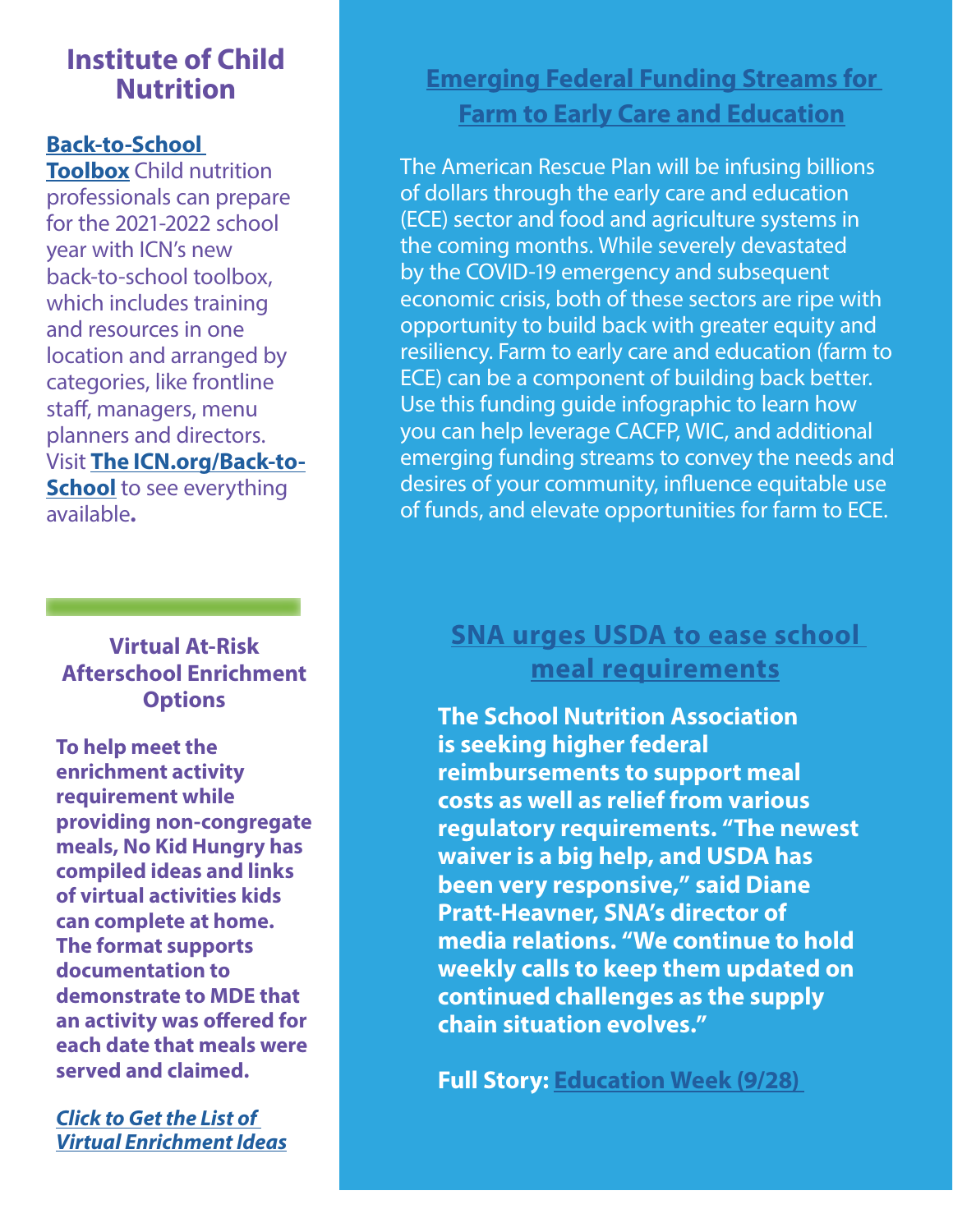# **Serving Snacks in the Child and Adult Care Food Program**

Snacks can be a great way to give Child and Adult Care Food Program (CACFP) participants the nutrients and energy they need between meals.



More training, menu planning, and nutrition education materials for the CACFP can be found at [https://](https://www.fns.usda.gov/tn) [teamnutrition.](https://www.fns.usda.gov/tn) [usda.gov.](https://www.fns.usda.gov/tn)

# **[Serving Adult Participants](https://fns-prod.azureedge.net/sites/default/files/resource-files/CACFP_ServingAdultParticipants.pdf)  [in the USDA](https://fns-prod.azureedge.net/sites/default/files/resource-files/CACFP_ServingAdultParticipants.pdf)  [Child and Adult Care Food Program](https://fns-prod.azureedge.net/sites/default/files/resource-files/CACFP_ServingAdultParticipants.pdf)**

Child and Adult Care Food Program (CACFP) sites serve adult participants who are 18 years or older living with a disability, as well as those who are 60 or older. Not all adults have the same nutrition needs. Health and social changes and lower amounts of physical activity may affect the dietary needs of older adults. The CACFP meal pattern for adults provides flexibilities to allow you to plan meals that best meet the needs of adults in your care. This approach relies on good communication between you, the program operator, and the adult participant (and/or their caregiver).

You can find standardized recipes that meet adult meal pattern requirements at [theicn.org/](https://theicn.org/cnrb/recipes-cacfp-adult-portions) [cnrb/recipes-cacfp-adult-portions](https://theicn.org/cnrb/recipes-cacfp-adult-portions)

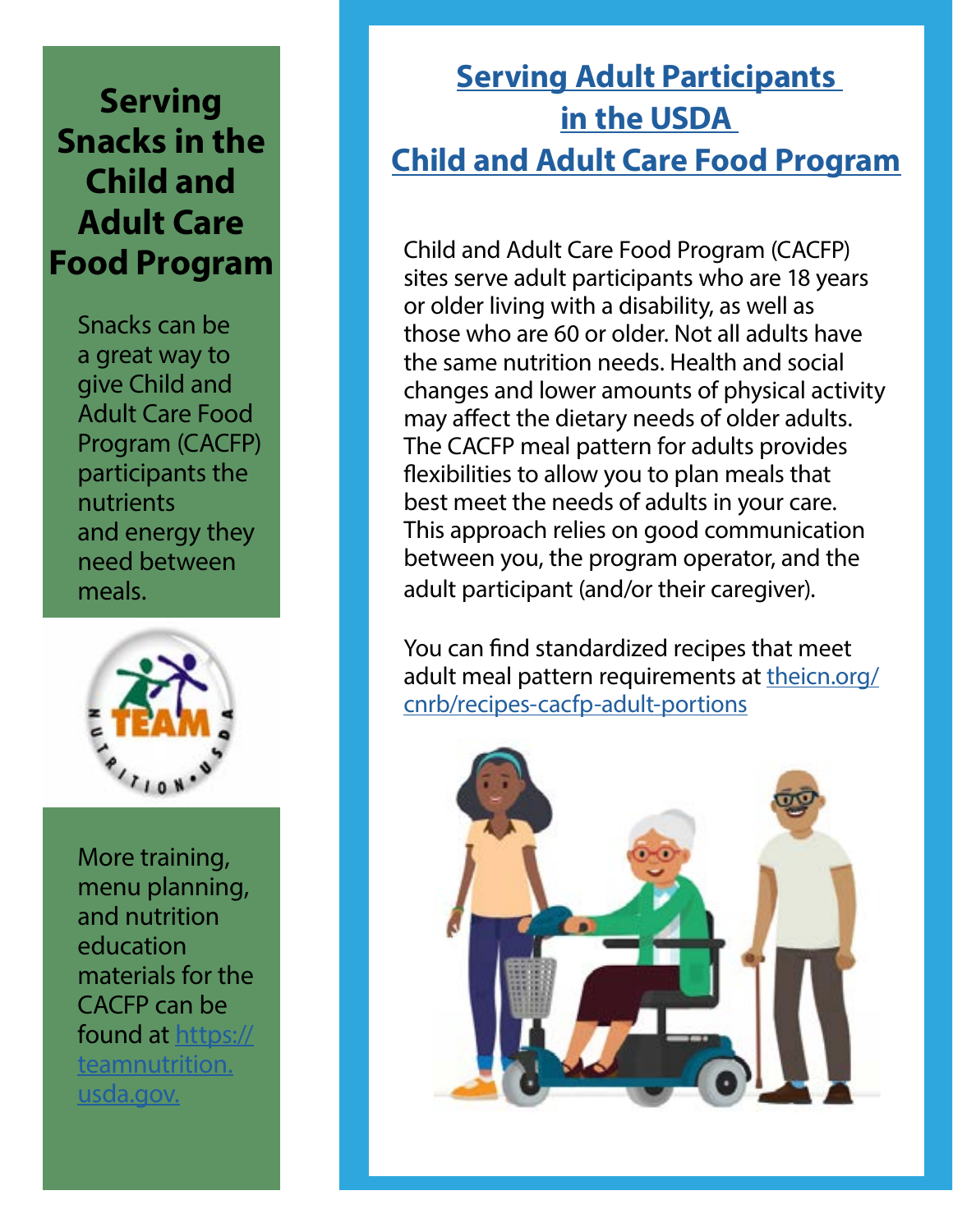## **Child care providers are heroes!**

We are grateful for the work you do for our children and communities. Governor Whitmer signed a budget that includes a tremendous investment in child care. We want to highlight a portion of that investment, \$700 million in funding, that will support child care providers like you.

This fall, the Michigan Department of Education (MDE) is launching the **Child Care Stabilization Grant** to help you keep your doors open and focus on what matters most supporting kids and families.

We are still finalizing the grant program, but here's what you can expect:

- The Child Care Stabilization Grant application will open in late October. If you own or lead a child care program, you can apply!
- Applications will be available for 30 days. MDE will be verifying your applications as they're submitted.
- At the end of the application period, the state will finalize grant award amounts and issue payments. We anticipate payments will be made by the end of December.

Here's how to get ready:

- Mark your calendar. Applications will open in late October. The application is not available yet.
- Update your public profile. Log in to your public profile for Great Start to Quality. Make sure you can log in, have a working password, verify your licensing information and make sure all other information is accurate and up to date. In addition, make sure your profile has an up to date phone number.
- Get a SIGMA number. If you participated in the Child Care Relief Fund, we'll pre populate your application with the SIGMA number. If you didn't, you'll need to [set up an account](https://gcc02.safelinks.protection.outlook.com/?url=https%3A%2F%2Flnks.gd%2Fl%2FeyJhbGciOiJIUzI1NiJ9.eyJidWxsZXRpbl9saW5rX2lkIjoxMDAsInVyaSI6ImJwMjpjbGljayIsImJ1bGxldGluX2lkIjoiMjAyMTEwMDEuNDY3NTI3NjEiLCJ1cmwiOiJodHRwczovL2djYzAyLnNhZmVsaW5rcy5wcm90ZWN0aW9uLm91dGxvb2suY29tLz91cmw9aHR0cHMlM0ElMkYlMkZzaWdtYS5taWNoaWdhbi5nb3YlMkZ3ZWJhcHAlMkZQUkRWU1MyWDElMkZBbHRTZWxmU2VydmljZSZkYXRhPTA0JTdDMDElN0NSaWViZWxTJTQwbWljaGlnYW4uZ292JTdDYmVlMzE5NDYxZjBjNGJmZDZiZWMwOGQ5ODRlOTcxNzElN0NkNWZiNzA4NzM3Nzc0MmFkOTY2YTg5MmVmNDcyMjVkMSU3QzAlN0MwJTdDNjM3Njg2OTYwNDIxMTQ2ODkwJTdDVW5rbm93biU3Q1RXRnBiR1pzYjNkOGV5SldJam9pTUM0d0xqQXdNREFpTENKUUlqb2lWMmx1TXpJaUxDSkJUaUk2SWsxaGFXd2lMQ0pYVkNJNk1uMCUzRCU3QzEwMDAmc2RhdGE9aDFzeDRRbWtqU2clMkZmOHlsRklPMzB5NEZXd2JQZmM1aGNvWE5ZJTJCeW94SW8lM0QmcmVzZXJ2ZWQ9MCJ9.cZD984WjxYjKQukza3qT1XaSf4fbW561CXDZ8KuLDyM%2Fs%2F497347080%2Fbr%2F113217124534-l&data=04%7C01%7Cgalbavit%40michigan.gov%7Ca311101c3efd4661ec7d08d984ea719c%7Cd5fb7087377742ad966a892ef47225d1%7C0%7C0%7C637686964729189553%7CUnknown%7CTWFpbGZsb3d8eyJWIjoiMC4wLjAwMDAiLCJQIjoiV2luMzIiLCJBTiI6Ik1haWwiLCJXVCI6Mn0%3D%7C1000&sdata=Sc9mOMFqgcZZvrbJt3rOr2C0PCTlJt4P4%2Blnk1UZAzI%3D&reserved=0) with the state to get paid. If you need assistance, email: [SIGMA-Vendor@Michigan.gov](mailto:SIGMA-Vendor@Michigan.gov)  or call 517-284-0550. The SIGMA Help Desk is open Monday through Friday 7:00 am to 5:00 pm.

Watch your email for more information. We'll send regular updates about this opportunity and more.

Thanks for all you do for kids and your community**.**

We're celebrating! The Michigan Department of Education has announced the 2021-2022 10 Cents a Meal grantees! Read th[e press release](https://gcc02.safelinks.protection.outlook.com/?url=https%3A%2F%2Fwww.tencentsmichigan.org%2Fmichigan_department_of_education_announces_2021_22_10_cents_a_meal_grantees%3Fe%3D899ddf7baa7349c1d3a83e67640c3db9%26utm_source%3Dtencentsmichigan%26utm_medium%3Demail%26utm_campaign%3D2022_10_cents_a_meal_grantees%26n%3D2&data=04%7C01%7CGalbaviT%40michigan.gov%7C45d509c894924138e5c008d9843da7cf%7Cd5fb7087377742ad966a892ef47225d1%7C0%7C0%7C637686222606787029%7CUnknown%7CTWFpbGZsb3d8eyJWIjoiMC4wLjAwMDAiLCJQIjoiV2luMzIiLCJBTiI6Ik1haWwiLCJXVCI6Mn0%3D%7C1000&sdata=BTs217dsYjoMCrZYxgna9tUXyDUvMQlNY4VAuROcQS8%3D&reserved=0) and check out the full list of schools, early care and education sites awarded funds on our [about page.](https://gcc02.safelinks.protection.outlook.com/?url=https%3A%2F%2Fwww.tencentsmichigan.org%2Fabout_overview%3Fe%3D899ddf7baa7349c1d3a83e67640c3db9%26utm_source%3Dtencentsmichigan%26utm_medium%3Demail%26utm_campaign%3D2022_10_cents_a_meal_grantees%26n%3D3&data=04%7C01%7CGalbaviT%40michigan.gov%7C45d509c894924138e5c008d9843da7cf%7Cd5fb7087377742ad966a892ef47225d1%7C0%7C0%7C637686222606796982%7CUnknown%7CTWFpbGZsb3d8eyJWIjoiMC4wLjAwMDAiLCJQIjoiV2luMzIiLCJBTiI6Ik1haWwiLCJXVCI6Mn0%3D%7C1000&sdata=heHfqh54R1DMBHwcibMeHAQUwIMT1GpDjJ1Ofdtngjo%3D&reserved=0)

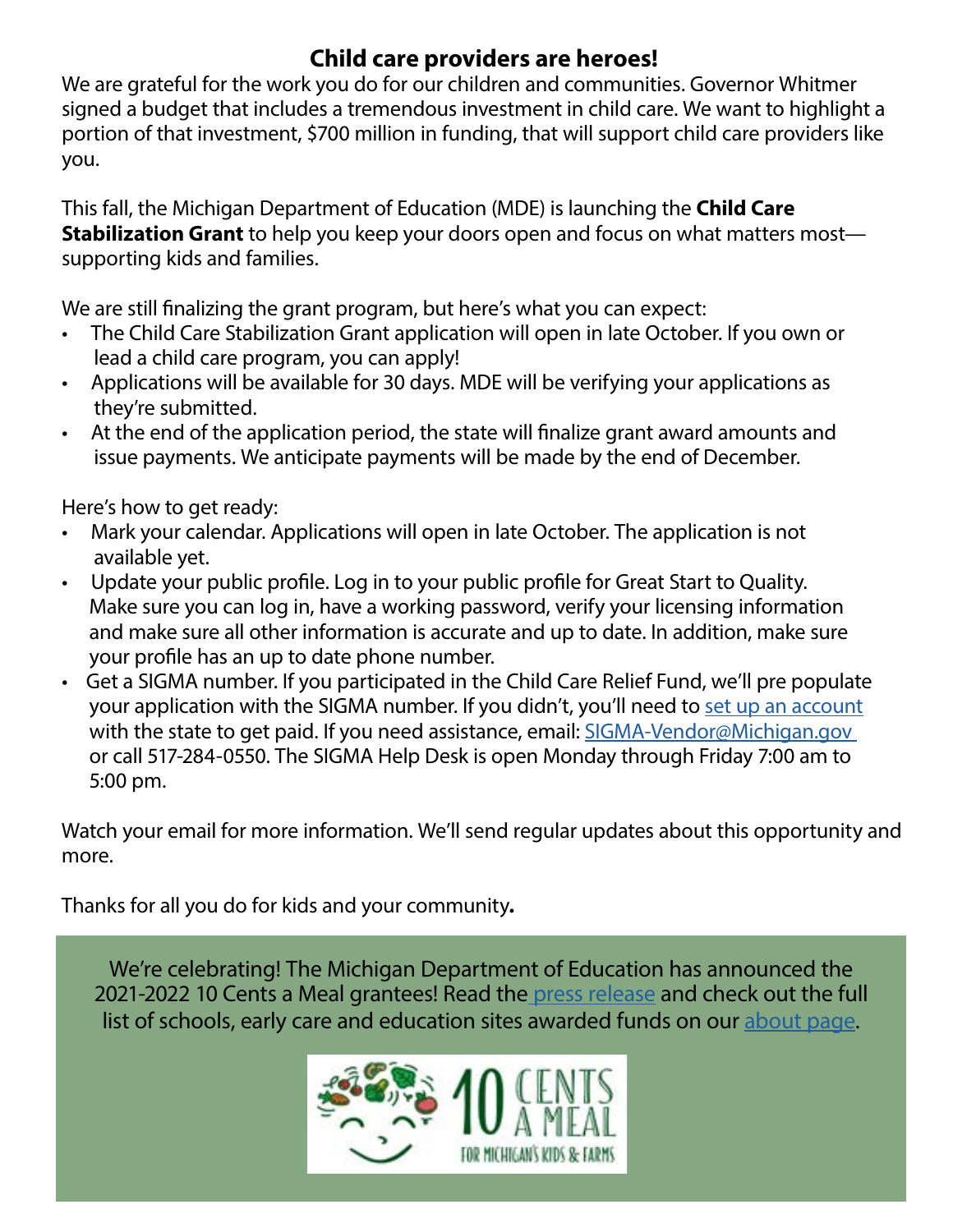## **USDA-FNS Child and Adult Care Food Program: Providing Multiple Meals at a Time for Children During the Coronavirus (COVID-19) Pandemic**

**As child care sites work toward resuming regular operations for School Year 2021-2022, USDA continues to work with State Child Nutrition agencies to offer flexibility in response to public health needs and to ease administrative burden, while still promoting nutritious meals. These flexibilities allow Child and Adult Care Food Program (CACFP) operators to provide more than 1 day's worth of meals to eligible children via a single meal pick-up, by the child, parent, or guardian.**

**For more information see the [USDA Food and Nutrition Service Information](https://fns-prod.azureedge.net/sites/default/files/resource-files/CFP_BulkFoods.pdf)  [Sheet](https://fns-prod.azureedge.net/sites/default/files/resource-files/CFP_BulkFoods.pdf)**



## **[Team Nutrition Quizzes | USDA-FNS](https://www.fns.usda.gov/tn/quizzes)**

**Test your knowledge and build your nutrition skills with fun Team Nutrition quizzes!**



# **[Infant Nutrition Quiz](https://www.fns.usda.gov/tn/quizzes/infant-nutrition)**

**Are you a baby genuis? Find out if you know a lot about feeding babies by taking this quiz**